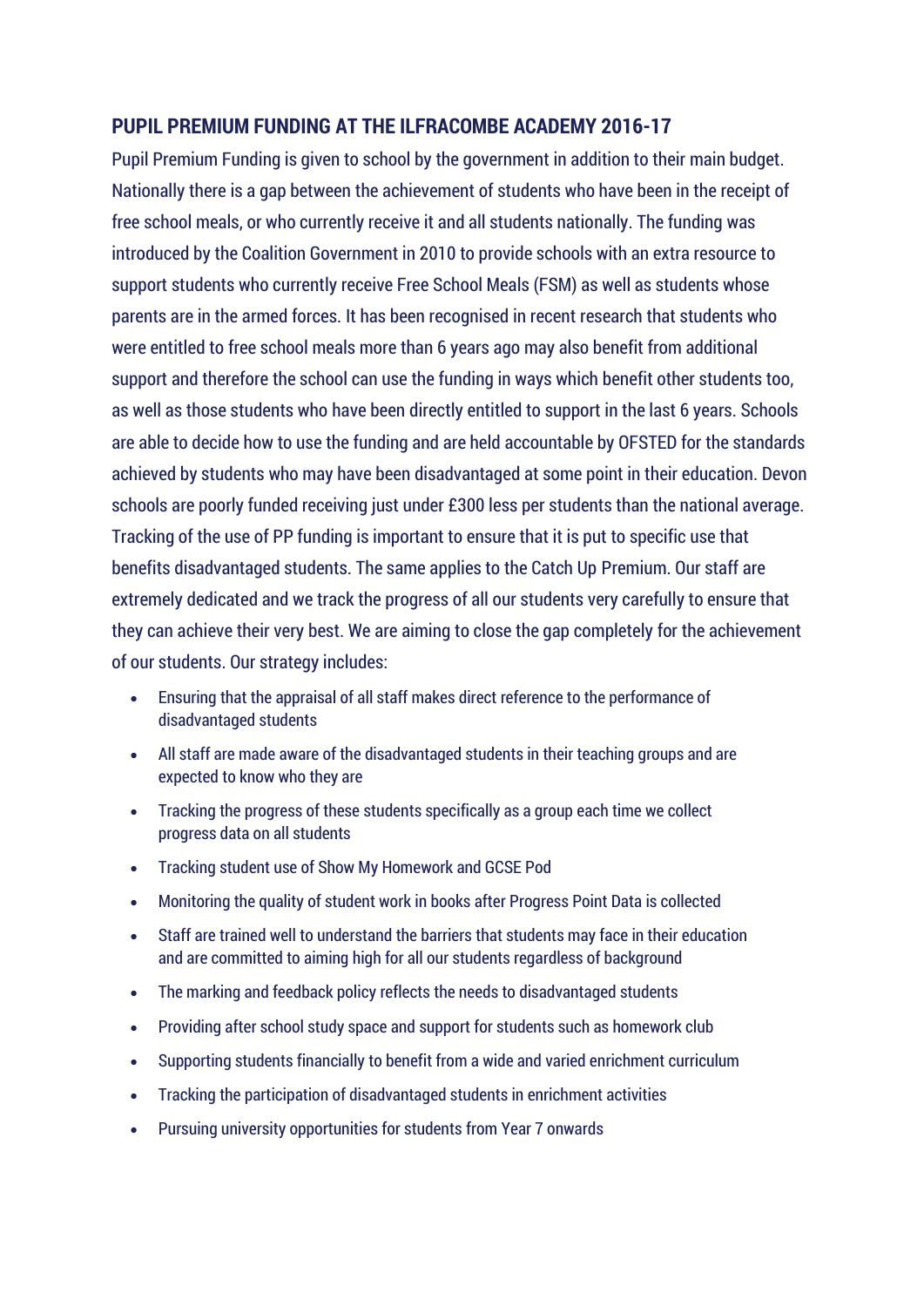In the last school year the Ilfracombe Academy received £216,167.60 and a catch up premium of £11,032.00. The money is spent very carefully using recent research into what is most effective. To date the catch up premium has supported students who benefit from a curriculum with fewer teachers and a sharp focus on literacy and numeracy skills. The school has acted upon research from The Education Endowment Fund, The Sutton Trust and OFSTED reports on good practice. **OFTSED reported in April 2017 that the school uses its PP funding wisely and that governors are fully aware of how it is spent.**

#### **How the school uses the additional funding:**

Research shows that the quality of the staff working with students has the biggest impact on their achievement and consequently their life chances. The quality of teaching and feedback have an even greater impact if students are disadvantaged. Our biggest investment therefore is in staffing and training to ensure that all students are well supported. We know that the impact of the quality of teaching and support is particularly substantial on disadvantaged students. **If, having read the information below, you feel that you would like to apply for Free School Meals, or feel that your child would benefit from additional support please do not hesitate to contact our Student Outcomes Administrator Mrs Claire Shobbrook, in the first instance, or Deputy Head Teacher Mr Paul Roberts.**

We use our funding in the following ways:

| <b>Staffing</b>                                                              | <b>Information</b>                                                                                                                                                                                                                                                                                                                                                                                                                                                                                                                                                                                                             |                                           |
|------------------------------------------------------------------------------|--------------------------------------------------------------------------------------------------------------------------------------------------------------------------------------------------------------------------------------------------------------------------------------------------------------------------------------------------------------------------------------------------------------------------------------------------------------------------------------------------------------------------------------------------------------------------------------------------------------------------------|-------------------------------------------|
| <b>Time for Deputy Head</b><br><b>Teacher for Student</b><br><b>Outcomes</b> | The Deputy Head Teacher for student outcomes is<br>responsible for the oversight of progress for FSM<br>students. Data is collected on all students on 6 occasions<br>during the year for KS 4 and 5 and 4 times a year for KS 3.<br>A Progress Panel meeting is held to look into reasons why This comes from the<br>any student might be underperforming. Appropriate<br>interventions or support are then put in place to support<br>the students learning. This might be additional tuition for<br>example, or TA support with studying. At the next Progress<br>Point the impact of the support for students is discussed | school main budget                        |
| <b>Student Outcomes</b><br>administrator                                     | The Student Outcomes administrator is responsible for<br>coordinating the work described above and ensuring that<br>Progress Panel decisions are followed up. They are also<br>the point of contact for parents who would like to apply for<br><b>FSM</b>                                                                                                                                                                                                                                                                                                                                                                      | This comes from the<br>school main budget |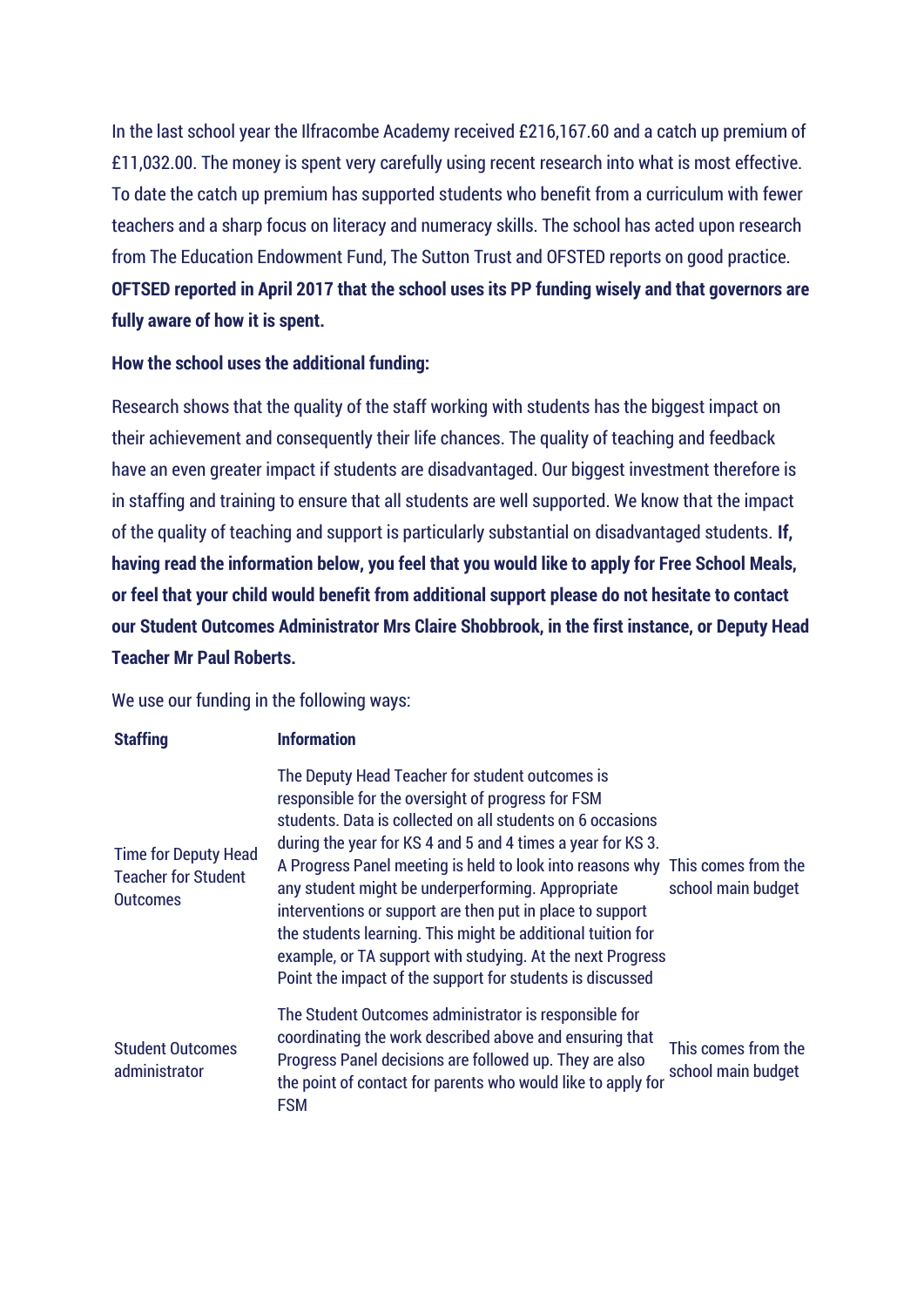| <b>Teaching Assistant</b><br><b>Time and additional</b><br>support staff time.          | Teaching Assistants at the Ilfracombe Academy are<br>attached to specific departments and develop expertise in<br>a particular area so they are well equipped to support<br>students in lessons or through small group extraction.<br>Teaching Assistants have also been trained on the needs<br>of disadvantaged children as well as children with a SEND. | £119,043.00                    |
|-----------------------------------------------------------------------------------------|-------------------------------------------------------------------------------------------------------------------------------------------------------------------------------------------------------------------------------------------------------------------------------------------------------------------------------------------------------------|--------------------------------|
| <b>Staff Training</b>                                                                   | Support for students is a strength of the school which we<br>are proud of. OFSTED April 2017 supports this view and<br>lower ability students perform better than their peers<br>nationally                                                                                                                                                                 |                                |
| <b>Tracking Software</b>                                                                | The school uses SISRA tracking software which allows us<br>at any time to look at the progress of individual students<br>or groups of students                                                                                                                                                                                                              | £1,995.00 this was<br>for SMID |
| <b>Counsellors</b>                                                                      | The school employs a counsellor and also supports the<br>work of additional trainee counsellors. We recognise that<br>students may require additional emotional support at<br>various times during their school career.                                                                                                                                     | £6,672.50                      |
|                                                                                         | As well as teaching assistants who support academic<br>progress in and outside the classroom, the school employs £28,594.00                                                                                                                                                                                                                                 |                                |
| Additional staffing to<br>support Social and<br><b>Emotional aspects of</b><br>learning | specially trained Teaching Assistants to work with                                                                                                                                                                                                                                                                                                          | £57,800 $-$ Maths              |
|                                                                                         | students who may need to develop social and emotional<br>skills. The exclusion rate for disadvantaged and SEND<br>students at the Ilfracombe Academy is much lower than<br>the national rate.                                                                                                                                                               | and English                    |
| <b>Finger Print recognition</b><br>hard ware and software<br>for the Dining Hall        | This allows students to purchase food without cash and in<br>the case of students entitled to FSM, without any<br>identification. This has removed any anxiety students (and<br>parents) may have in applying for FSM.                                                                                                                                      | £2,858.20                      |
| families                                                                                | Purchase of uniform to We know that some students and their families require<br>support disadvantaged support particularly at the beginning of a new academic<br>year                                                                                                                                                                                       | £502.44                        |
| activities for<br>disadvantaged<br>students*                                            | Supporting Enrichment We recognise that being involved in extra-curricular<br>activities can substantially enhance a student's enjoyment<br>of school, boosts their confidence and their academic<br>achievement.                                                                                                                                           | £2,559.59                      |
| Support for transport                                                                   | For students who may attend and offsite course.                                                                                                                                                                                                                                                                                                             | £715.30                        |
| <b>Accelerated Reader</b>                                                               | We know that literacy is a key issue for students in terms<br>of accessing the whole curriculum and therefore in Year 7<br>and 8 we buy into a reading programme and books to<br>develop students reading. We know that the impact on<br>reading ages for FSM children has been substantial                                                                 | £3,074.00                      |
| <b>Show My Homework</b>                                                                 | On line setting of homework which allows parents to<br>receive immediate notification of homework                                                                                                                                                                                                                                                           | £3,242.00                      |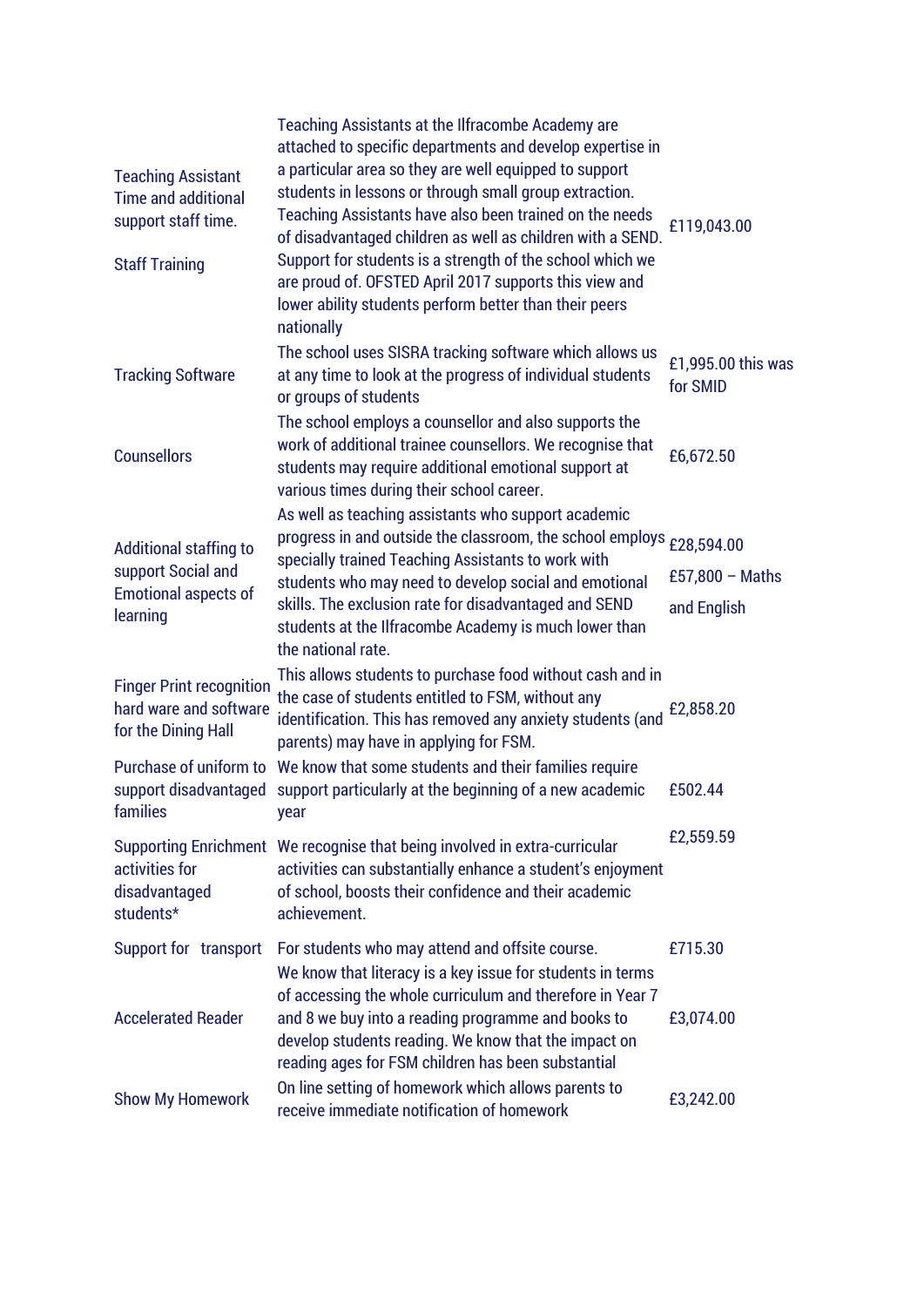\*Enrichment Activities supported in the academic year 2016-17 included for example: music tuition; football boots; book festival visit; Studio 20; Photography; books; breakfast club; a variety of activities week trips;

| <b>Year Group</b> | <b>Number of students</b> | % of Year Group |
|-------------------|---------------------------|-----------------|
| 7                 | 57                        | 35%             |
| 8                 | 42                        | 26%             |
| 9                 | 42                        | 27%             |
| 10                | 43                        | 30.7%           |
| 11                | 43                        | 30 %            |

# **Numbers of students and % of the cohort by Year Group for 2016-17**

#### **Student Outcomes 2017**

**OFSTED April 2017 "** All groups that were below the national average previously such as boys, low and middle ability pupils and disadvantaged students are working at levels that are close to or in line with national averages. Progress in Year 10 is stronger than in Year 11 and most pupils are in line with age related expectations including disadvantaged students"

## **Provisional Data for 2017- un-validated:**

| <b>Measure</b>                                 | <b>Pupil Premium outcomes</b>                                                                               |  |
|------------------------------------------------|-------------------------------------------------------------------------------------------------------------|--|
| <b>Progress 8 score</b>                        | -1.04 using national data and SATS -0.28 using base line data from<br><b>CATS</b>                           |  |
| <b>Attainment 8 score</b>                      | 39.26                                                                                                       |  |
| maths $(4+)$                                   | Percentage achieving English and 54% (This is 11% above the national average for Pupil Premium<br>students) |  |
| maths $(5+)$                                   | Percentage Achieving English and 21% against the national average of 23%                                    |  |
| <b>EBACC with English and maths 4+ 10%</b>     |                                                                                                             |  |
| <b>EBACC with English and maths 5+ 5%</b>      |                                                                                                             |  |
| English 4+ and 5+                              | $4 + 61\%$ 5+ 35%                                                                                           |  |
| Maths 4+ and 5+                                | 4+56%5+33%                                                                                                  |  |
| <b>Overall P8 Score for all students -0.55</b> |                                                                                                             |  |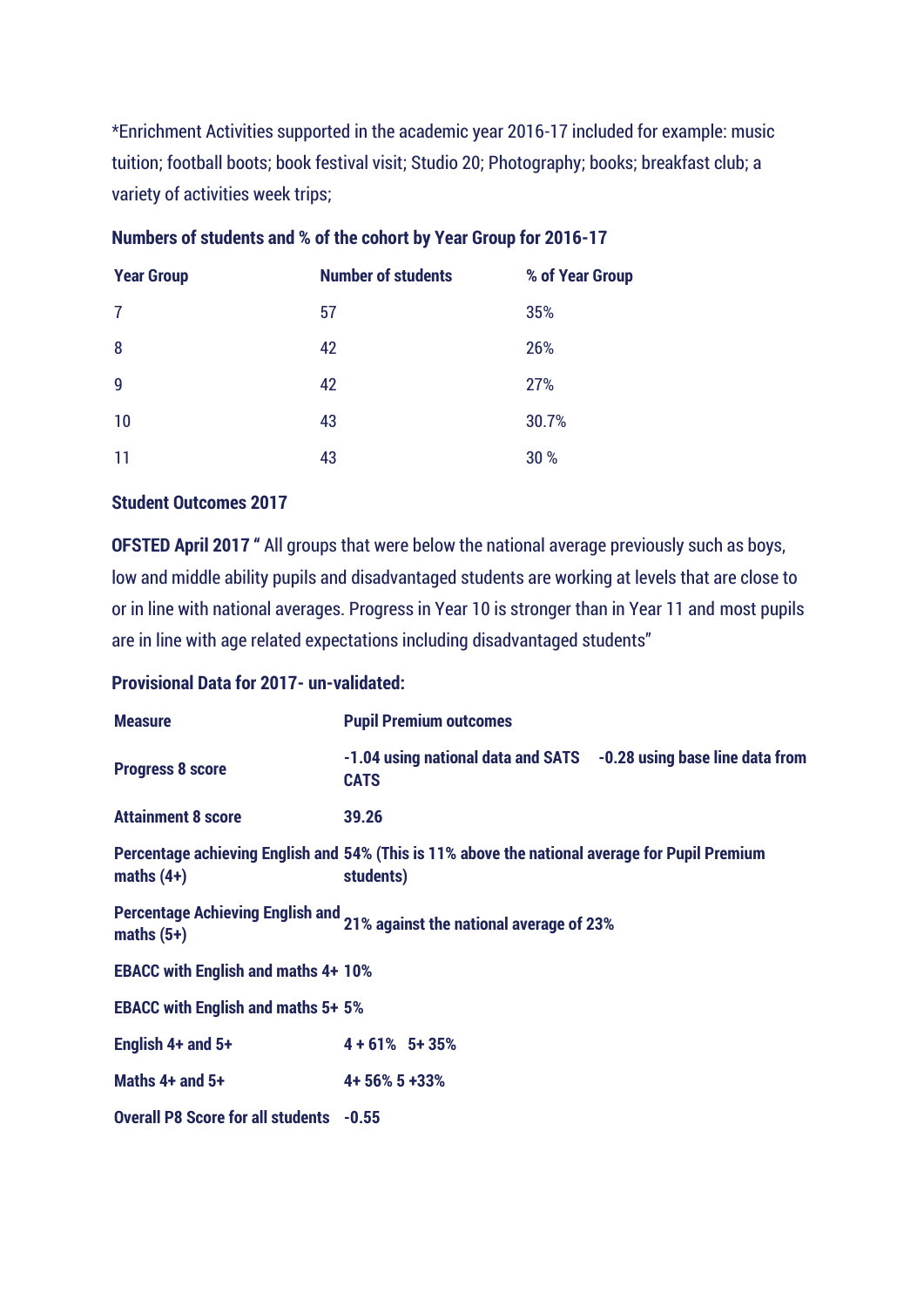[Ofsted Report 2017](https://www.ilfracombeacademy.org.uk/wp-content/uploads/2017/05/Ilfracombe-Academy-Ofsted-Report-April-2017.pdf) [Siams Report 2017](https://www.ilfracombeacademy.org.uk/wp-content/uploads/2017/02/SIAMS-Report-The-Ilfracombe-CE-Academy-Exeter-Lyn-Field-.pdf) [School Performance Tables](https://www.ilfracombeacademy.org.uk/wp-content/uploads/2017/02/SIAMS-Report-The-Ilfracombe-CE-Academy-Exeter-Lyn-Field-.pdf)

#### **Show My Homework**

The Pupil Premium is used to fund Show My Homework. This is an online homework package which enables teachers to set homework online so that students can access it. The package enables students to see all their homeworks with due dates and helps them to keep organised and plan better. It ensures that there are no more excuses for not handing in homework with students being provided with email and mobile phone reminders. For parents and carers, Show My Homework enables them to see their child's homework and to take part on their child's learning.

We know that homework adds significantly to a child's progress (potentially an extra five months progress in the year) and we ensure that all students are able to access the homework here in school if they do not have internet access at home.

#### **Cashless System**

This system means that students who are in receipt of FSM can buy their lunch using the biometric system like all other students. It has removed the stigma of FSM and it also allows the school to step in and provide support discretely when a student who may not have claimed FSM is not eating properly.

#### **Counselling Supervision**

The school counselors have seen a total of 73 students. The school has case studies to show the impact on students and their progress including examination results.

The number of students with anxiety, self-esteem and mental health issues has increased nationally over the past two years. We know that this is an issue across the country and that with the reduction in mental health support in the community it is likely to rise. Our resident counselor works four days week and sees 4 students per day. In addition to this he has helped to train and set up, a group of peer mentors to support those students that need guidance and a listening ear. Supporting the resident counselor we have two trainee counselors support the students over another three days. As a school we provide the supervision and assist with the travel expenses of these trainees. The results of having this support is clear, the number of school refuses and those with missing exams have reduced. The number of referral to, CAMHs has also reduced as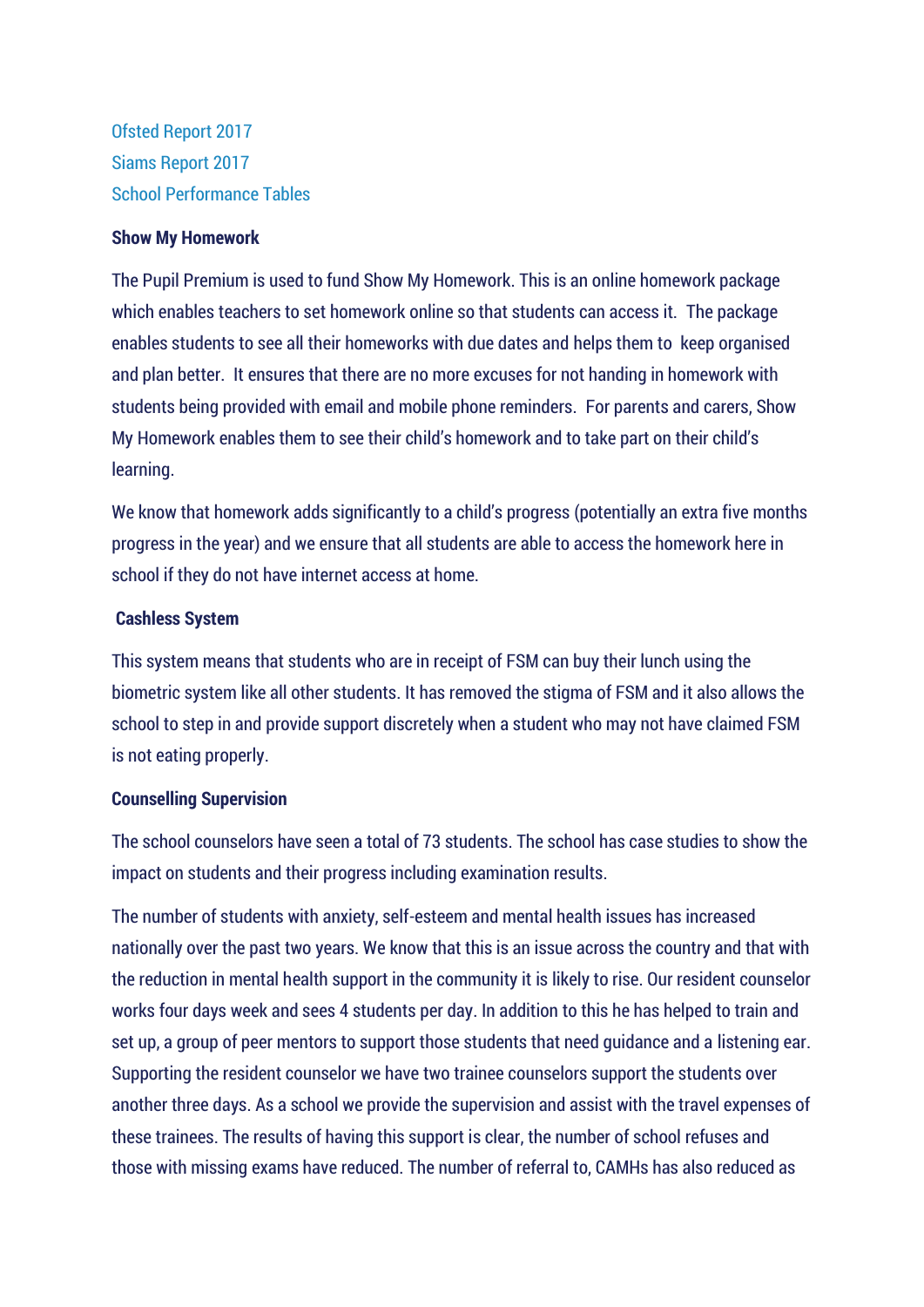we can support these stud eats in house. Students are aware of the support that the school provides and this is reflected in the student voice activities.

### **Breakfast Club**

The breakfast club runs every morning and provides an opportunity for students with difficult home circumstances, and anxious students a positive start to the day. Staff who run the breakfast club ensure that the students are prepared for the day and will discuss any concerns or issues that they may have. It is also a safe place that students can go to sort out issues with their peer group with the help of staff. It also gives the staff an opportunity to inform pastoral staff of any potential issues that may surface during the day so that the inform can be fed to classroom teachers and TA's. A number of students that have struggled to come into school rely on the breakfast club to bridge the gap between home and school. Those students who do not have the home support particularly in the mornings know that not only will they be greeted with a friendly face but they will also be able to have breakfast. Many of those students that access the breakfast club will also drop into the Hub at breaks and lunch.

### **Accelerated Reader**

Book borrowing from the library continues to grow as the chart below shows (under Catch up funding). We know that it has a particular impact on the reading ages of disadvantaged students.

| Sept 16 to<br>11 <sup>th</sup> Jul 17 reading | Number<br>improving<br>growth | %<br>improving<br>reading<br>growth |  |
|-----------------------------------------------|-------------------------------|-------------------------------------|--|
| Year 7                                        |                               |                                     |  |
| PPI                                           | 37/51                         | 73%                                 |  |
| NON PPI                                       | 84/109                        | 77%                                 |  |
|                                               |                               |                                     |  |
| Year 8                                        |                               |                                     |  |
| PPI                                           | 32/38                         | 84%                                 |  |
| <b>NON PPI</b>                                | 86/114                        | 75%                                 |  |
| <b>Catch Up Funding £11,032</b>               |                               |                                     |  |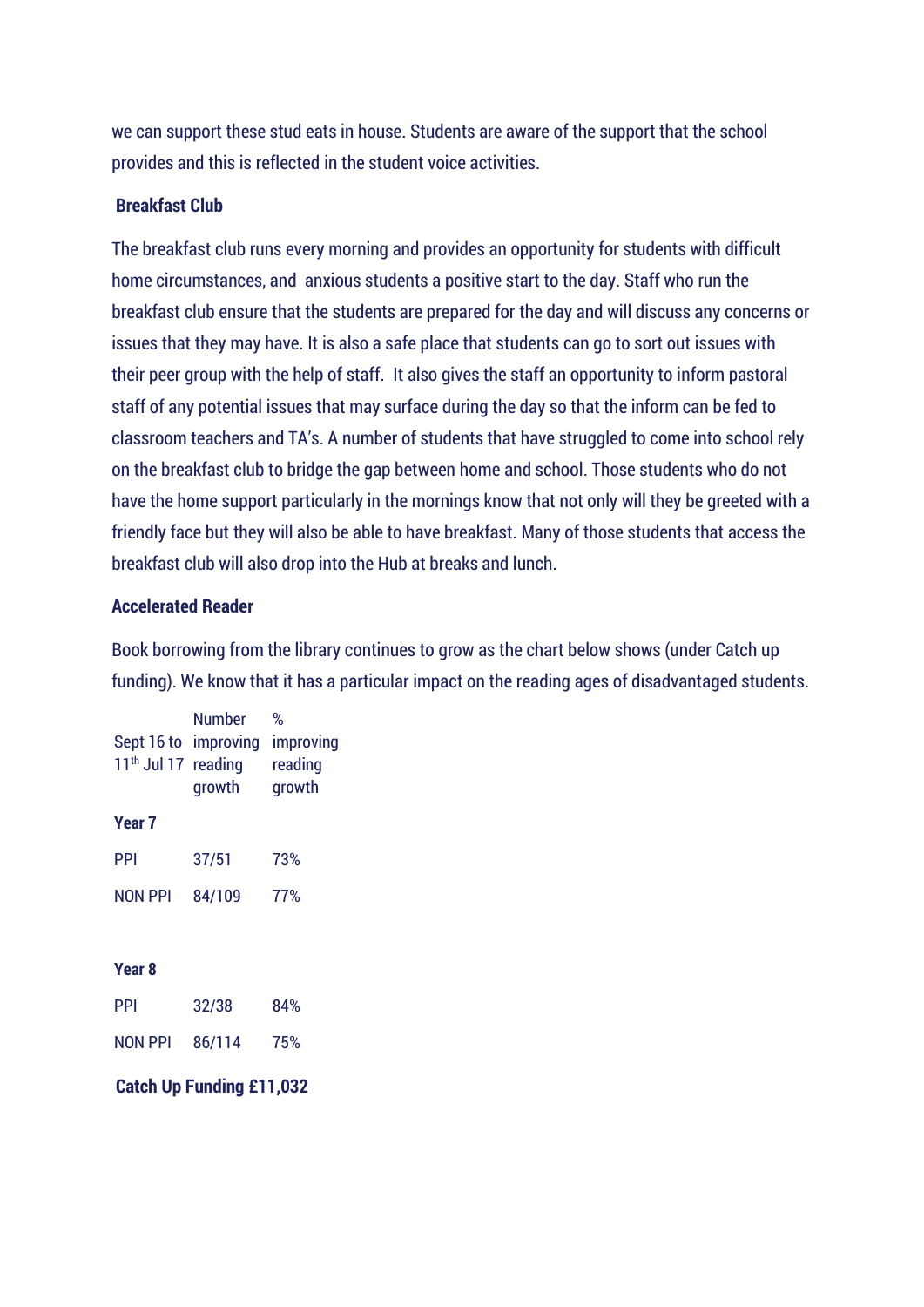When students arrive at the Ilfracombe Academy in addition to the data and information received from the student's primary school we also under take Cognitive Ability Tests which give us a further understanding of students' strengths and areas for support.

For literacy support in English all students are part of the Accelerated Readers scheme (see above) however we know that this has a particular impact on disadvantaged students. In addition the English Department has a specialist TA who works with the departmental team to adapt schemes of work

| <b>Non-fiction</b><br>01/9/2015<br>to<br>11/07/16 | <b>Fiction</b><br>01/9/2015<br>to<br>11/07/16 | <b>Total</b><br>01/9/2015<br>to<br>11/07/16 | <b>Non-fiction</b><br>01/09/16<br>to<br>11/07/17 | <b>Fiction</b><br>01/09/16<br>to<br>11/07/17 | <b>Total</b><br>01/09/16<br>to<br>11/07/17 |
|---------------------------------------------------|-----------------------------------------------|---------------------------------------------|--------------------------------------------------|----------------------------------------------|--------------------------------------------|
| <b>Yr 7</b> 183                                   | 2149                                          | 2332                                        | 80                                               | 2950                                         | 3030                                       |
| <u>Yr 8</u><br>74                                 | 1248                                          | 1322                                        | 30                                               | 1391                                         | 1421                                       |

Our Learning Support Department also intervenes with students who are behind with their learning. Strategies used include

- Read write inc,
- Corrective reading,
- Morphograph spelling
- Text Help and a touch typing programme.
- In Tutorial Reading students follow The Dockside Reading Books with comprehension questions in the back of the book.
- Maths intervention is based around the Dyscalculia testing tool and intervention comes from the dyscalculia intervention programme.
- A number of other literacy resources in combination with the above.

The approach is matched to the student need and detailed impact case studies are available

In maths the two highest impact strategies were small group intervention and regular numeracy practice. Of the small group interventions pre and post intervention testing, along with anecdotal evidence suggests that this is an extremely productive. It will be used for all Year 7 and 8 low achieving classes in 2017/18. Numeracy Ninja was used weekly in 2016/17 and it will be extended this year to "Purposeful Practice" with all year 7 and 8 lessons started with 5 minutes of targeted numeracy practice.